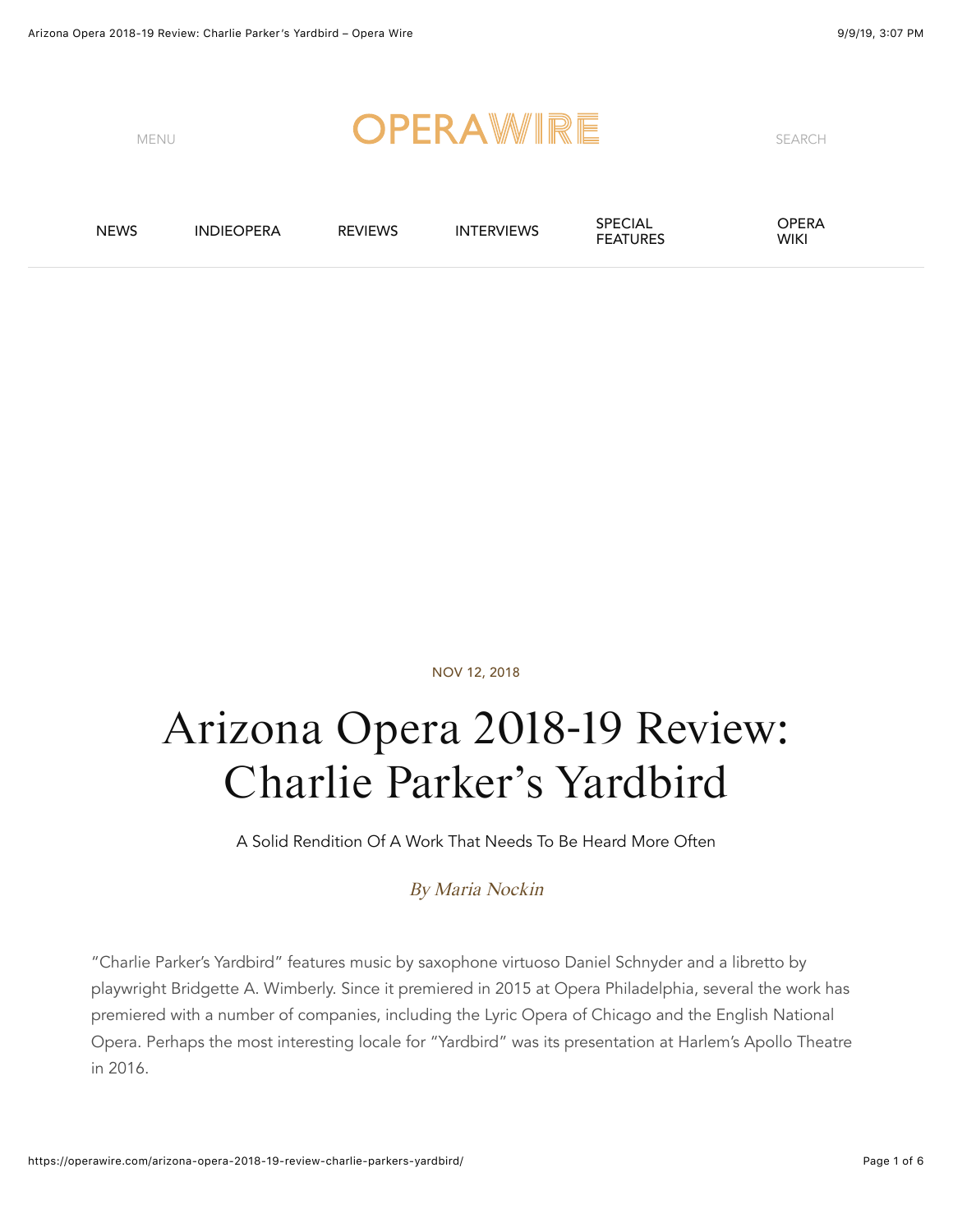Arizona Opera's production, performed on November 9, 2018, was the first seen west of the Rockies.

| A HALLOWEEN EVENT<br><b>HEEMED</b><br>WWW.CORSARA ARTISTS.COM                          | OCT 30 & 31, 2019<br><b>WIGGIN AUDITORIUM -</b><br>THE OLD OPERA HOUSE AT<br>PEABODY CITY HALL PEABODY, MA |
|----------------------------------------------------------------------------------------|------------------------------------------------------------------------------------------------------------|
| Afritaðu milljónamæringinn                                                             |                                                                                                            |
| Nýjasta fjárfesting Thors Björgólfssonar vakti mikla a<br>sérfræðinga - doubleguru.com |                                                                                                            |

The opera's score calls for six singers: two men and four women, who are accompanied by a 15-piece orchestra that plays a plethora of musical styles. Of course, the score includes a considerable amount of jazz and the music for which Charlie Parker and Dizzy Gillespie were famous, bebop. A fast and lively style of jazz, bebop features complex chord progressions and numerous key changes. It calls for instrumental virtuosity and intellectually satisfying improvisation.

### Venturing Into the Work

Wimberly's libretto tells Parker's story in 21 surrealistic flashback scenes that take place beginning with his death from an overdose of heroine in the hotel room of his frightened patron, "Nica." Actually the Baroness Pannonica de Koenigswarter, Nica was evicted from her hotel suite when it was discovered that Parker had died there. Mark Halpin's settings reflected the spirit of each scene with the help of Greg Emetaz's projections. Bottles on ceiling-high shelves morphed into live birds and returned to their original form while other aspects of Birdland, the nightclub named after Parker, rekindled long-dead embers in the hearts of aged jazz lovers.

Ce Ce Sickler's costumes put the action in the middle of the last century when much of this country was segregated and a black man, no matter what his profession, could not rent a room in a good hotel. Parker's mother wore a dress suitable for Sunday church. Wives Rebecca and Doris wore simple daytime ensembles while Chan wore a short evening gown. Sickler clothed Charlie and Dizzy in outfits similar to those seen in their pictures.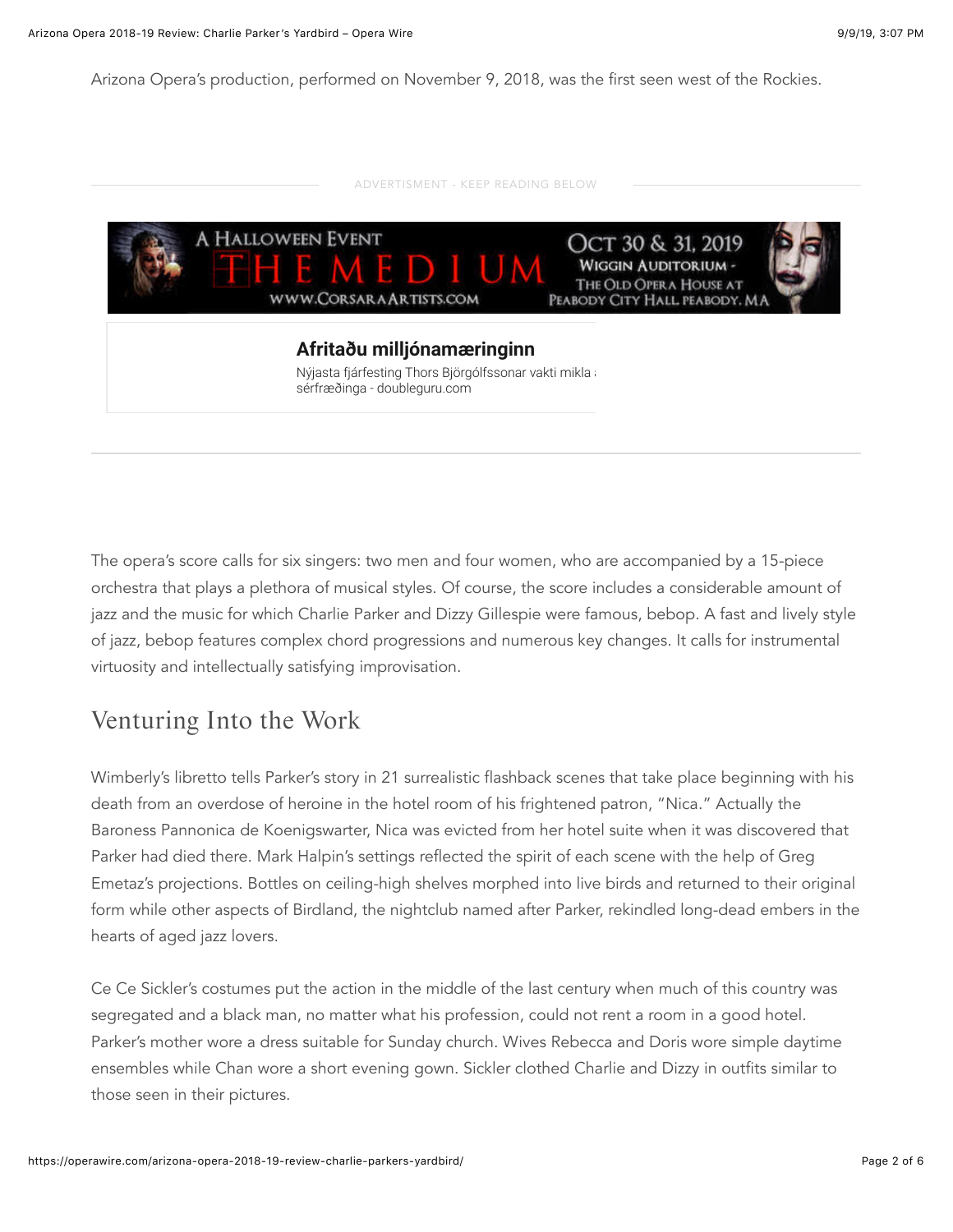The opera's scenes were not always in strict linear order, but they reflected the disarray of Parker's life. With the singing and acting of Joshua Stewart and direction by Fenlon Lamb, the audience came to understand not only Parker's talent, but also his personality, his place in mid-twentieth century society, and the pain that caused him to seek solace in drugs and alcohol. Singing in fluent bel canto as well as jazz styles, Stewart's Parker was an ardent lover who reserved his greatest passion for music.

### Parker & Company

V

A

 $\blacktriangledown$ 

 $\mathbf{lin}$ 

Composer Schnyder, librettist Wimberly, and director Lamb created memorable characters in their portraits of Parker and his mother. Sung by Karin Slack, Addie's powerful personality reminded me of strong-willed mothers I have known as a teacher. With warm and inviting mezzo-soprano tones, she sang fervently of raising a black man-child in a world that didn't always acknowledge the extent of his talent. Thus, she showed a picture of segregated life in the 1950s to 21<sup>st</sup> century operagoers.

Dramatically less individually distinguishable, Parker's wives showed his choices were similar. Mezzo Chrystal E. Williams, the only artist who sang in the Philadelphia premiere and the Phoenix production, was a knowing Rebecca. As the first Mrs. Charlie Parker, she sang with a sultry sound as she proved she knew all of her husband's tricks. Soprano Kaitlyn Johnson was an energetic Doris who charmed Parker with her sweet lyric tones. Fellow soprano Cadie Jordan was Chan, a free spirit who emoted with silver high notes. If Schnyder, Wimberly, and Lamb intended to show their commonality as well as their beauty, they succeeded.

Nica, played by creamy-toned mezzo Stephanie Sanchez, stood out among Charlie's wives and girlfriends because she was older and flaunted her independence. Baritone Sidney Outlaw was a recognizable Dizzy Gillespie wearing the expected beret and glasses. He sang with powerful low notes that added intense harmony to the ensembles. Dizzy understood Charlie in a way that few others could because he had similar likes and desires. Dramatically and musically each reflected the other's personality in a way that strengthened both characterizations.

## Tighter Package?

I wonder if the drama would have been a tighter package if every scene was a perfect reenactment of a time in Parker's life. That might give us more information, but I think the opera's mode of presentation let the audience feel the beat and hear the occasional harmony along with the overreaching dissonance of Parker's life. Music often touches us in a way words cannot and, for me, Maestro Clinton Smith's rendition of Schnyder's score went straight to the heart. His ensemble played every style and every layer of intense harmonic color with graceful fluidity.

After the show, Arizona Opera presented a "Talk Back" with Director of Community Engagement Kyle

S